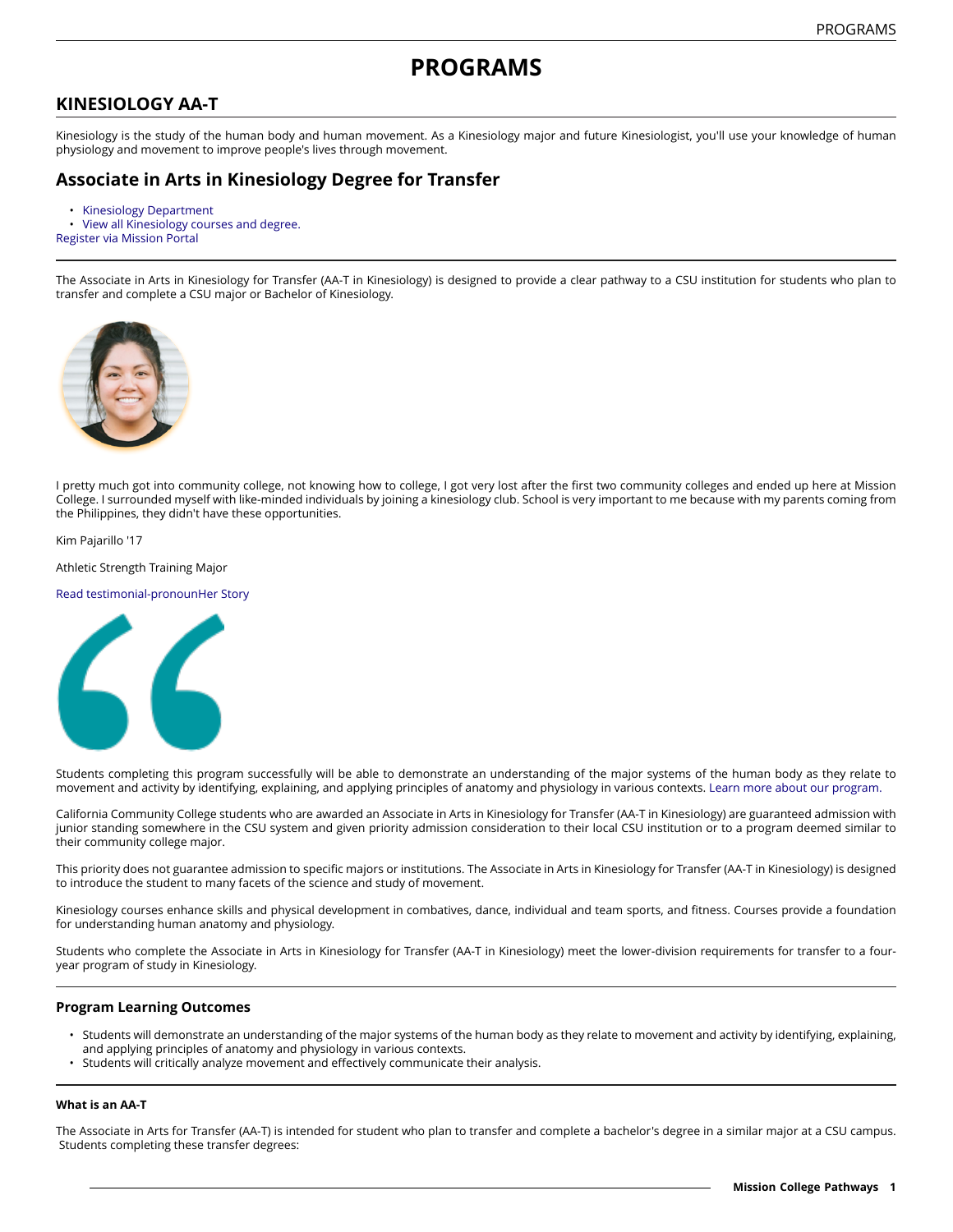- will earn an Associate's Degree from Mission College;
- are guaranteed admission to a similar major at a campus in the CSU system;
- will be prepared to start upper division coursework at the CSU;
- and will not have to complete more than 60 units after transfer.

A complete and up-to-date listing of the similar CSU majors can be found on the [icangotocollege.com.](https://icangotocollege.com/?sitekey=adegree)

#### **Meet the Following Requirements**

- 1. Completion of the following major courses with grades of C or P or better.
- 2. Completion of 60 CSU-transferable semester units with a grade point average of at least 2.0; and
- 3. Certified completion of either the California State University General Education Breadth pattern (CSU GE-B) or the CSU Intersegmental General Education Transfer Curriculum (CSU IGETC).

#### **Please Note**

- Completing courses that satisfy CSU's U.S. History, Constitution and American Ideals requirement prior to transfer is highly recommended.
- Requirements here apply to the current catalog year and are subject to change. Visit DegreeWorks in [My Mission Portal](https://wvmccd.sharepoint.com/sites/MCPortal) to view requirements based your catalog *year.*

#### **Core Curriculum Required**

| Code           | Class                                     | <b>Units</b> |
|----------------|-------------------------------------------|--------------|
| <b>BIO 047</b> | Human Anatomy (3.0 Lecture/2.0 Lab)       | 4.0          |
| <b>BIO 048</b> | Human Physiology (3.0 Lecture/2.0 Lab)    | 5.0          |
| <b>KIN 078</b> | Introduction to Kinesiology (3.0 Lecture) | 3.0          |

#### **Select Two Courses from the Following**

CHM 001AH and MAT 010H can be taken in lieu of CHM 001A and MAT 010. MAT 009 or SOC 016 can be substituted for MAT 010.

| Code            | Class                                                                | <b>Units</b> |
|-----------------|----------------------------------------------------------------------|--------------|
| <b>BIO 011</b>  | Human Biology (3.0 Lecture/1.0 Lab)                                  | 4.0          |
| <b>CHM 001A</b> | General Chemistry (3.0 Lecture/2.0 Lab)                              | 5.0          |
| <b>CHM 030A</b> | Fundamentals of Chemistry (3.0 Lecture/1.0 Lab)                      | 4.0          |
| MAT 010         | Elementary Statistics (4.0 Lecture)                                  | 4.0          |
| <b>PHY 002A</b> | General Physics - Mechanics and Thermodynamics (4.0 Lecture/1.0 Lab) | 5.0          |

#### **Movement Based Courses**

Select three (3) courses from the three (3) different movement based areas for a minimum of three (3.0) units: Combative, Dance, Fitness, Individual Sports, Team Sports.

### **Combatives**

| Code            | <b>Class</b>                          | <b>Units</b> |
|-----------------|---------------------------------------|--------------|
| <b>KIN 050A</b> | Tai Chi - Introduction (1.0 Lab)      | 1.0          |
| <b>KIN 050B</b> | Tai Chi - Beginning (1.0 Lab)         | 1.0          |
| <b>KIN 051A</b> | Aikido - Introduction (1.0 Lab)       | 1.0          |
| <b>KIN 051B</b> | Aikido - Beginning (1.0 Lab)          | 1.0          |
| <b>KIN 053A</b> | Karate - Introduction (1.0 Lab)       | 1.0          |
| <b>KIN 053B</b> | Karate - Beginning (1.0 Lab)          | 1.0          |
| <b>KIN 055A</b> | Self-Defense - Introduction (1.0 Lab) | 1.0          |

#### **Dance**

| Code     | Class                                 | Units |
|----------|---------------------------------------|-------|
| KIN 040A | Modern Dance - Introduction (1.0 Lab) |       |
|          |                                       |       |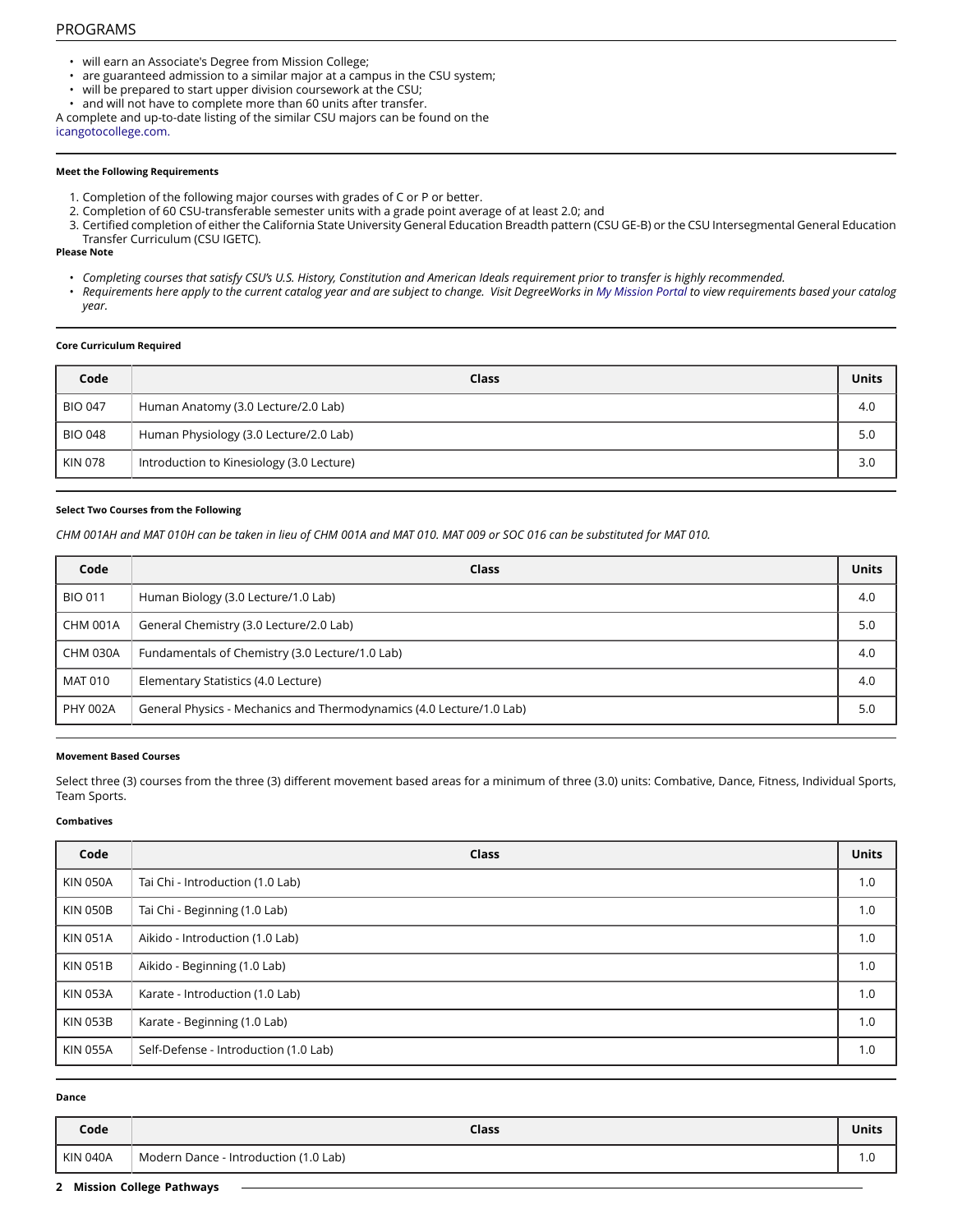| Code            | Class                                      | <b>Units</b> |
|-----------------|--------------------------------------------|--------------|
| <b>KIN 041A</b> | Ballet - Introduction (1.0 Lab)            | 1.0          |
| <b>KIN 041B</b> | Ballet - Beginning (1.0 Lab)               | 1.0          |
| <b>KIN 041C</b> | Ballet - Intermediate (1.0 Lab)            | 1.0          |
| <b>KIN 041D</b> | Ballet - Advanced (1.0 Lab)                | 1.0          |
| <b>KIN 042A</b> | Jazz Dance - Introduction (1.0 Lab)        | 1.0          |
| <b>KIN 042B</b> | Jazz Dance - Beginning (1.0 Lab)           | 1.0          |
| <b>KIN 046A</b> | Ballroom Dancing - Introduction (1.0 Lab)  | 1.0          |
| <b>KIN 046B</b> | Ballroom Dancing - Beginning (1.0 Lab)     | 1.0          |
| <b>KIN 046C</b> | Ballroom Dancing - Intermediate (1.0 Lab)  | 1.0          |
| <b>KIN 046D</b> | Ballroom Dancing - Advanced (1.0 Lab)      | 1.0          |
| <b>KIN 047A</b> | Hip Hop - Introduction (1.0 Lab)           | 1.0          |
| <b>KIN 047B</b> | Hip Hop - Beginning (1.0 Lab)              | 1.0          |
| <b>KIN 048A</b> | Latin Dance/Salsa - Introduction (1.0 Lab) | 1.0          |
| <b>KIN 048B</b> | Latin Dance/Salsa - Beginning (1.0 Lab)    | 1.0          |

## **Fitness**

| Code            | <b>Class</b>                                     | <b>Units</b> |
|-----------------|--------------------------------------------------|--------------|
| <b>KIN 030A</b> | Pilates Matwork - Introduction (1.0 Lab)         | 1.0          |
| <b>KIN 030B</b> | Pilates Matwork - Beginning (1.0 Lab)            | 1.0          |
| <b>KIN 031A</b> | Step Aerobics - Introduction (1.0 Lab)           | 1.0          |
| <b>KIN 031B</b> | Step Aerobics - Beginning (1.0 Lab)              | 1.0          |
| <b>KIN 032A</b> | Cardio and Core Fitness - Introduction (1.0 Lab) | 1.0          |
| <b>KIN 032B</b> | Cardio and Core Fitness - Beginning (1.0 Lab)    | 1.0          |
| <b>KIN 033A</b> | Kickboxing Fitness- Introduction (1.0 Lab)       | 1.0          |
| <b>KIN 033B</b> | Kickboxing Fitness - Beginning (1.0 Lab)         | 1.0          |
| <b>KIN 035A</b> | Weight Training - Introduction (1.0 Lab)         | 1.0          |
| <b>KIN 035B</b> | Weight Training - Beginning (1.0 Lab)            | 1.0          |
| <b>KIN 035C</b> | Weight Training - Intermediate (1.0 Lab)         | 1.0          |
| <b>KIN 037A</b> | Cardio-Cross Training - Introduction (1.0 Lab)   | 1.0          |
| <b>KIN 037B</b> | Cardio-Cross Training - Beginning (1.0 Lab)      | 1.0          |
| <b>KIN 038A</b> | Lower Body Conditioning Introduction (1.0 Lab)   | 1.0          |
| <b>KIN 038B</b> | Lower Body Conditioning Beginning (1.0 Lab)      | 1.0          |
| <b>KIN 038C</b> | Lower Body Conditioning - Intermediate (1.0 Lab) | 1.0          |
| <b>KIN 038D</b> | Lower Body Conditioning Advanced (1.0 Lab)       | 1.0          |
| <b>KIN 061A</b> | Hatha Yoga - Introduction (1.0 Lab)              | 1.0          |
| <b>KIN 061B</b> | Hatha Yoga - Beginning (1.0 Lab)                 | 1.0          |
| <b>KIN 061C</b> | Hatha Yoga - Intermediate (1.0 Lab)              | 1.0          |
| <b>KIN 063A</b> | Hiking - Introduction (1.0 Lab)                  | 1.0          |
| <b>KIN 063B</b> | Hiking - Beginning (1.0 Lab)                     | 1.0          |